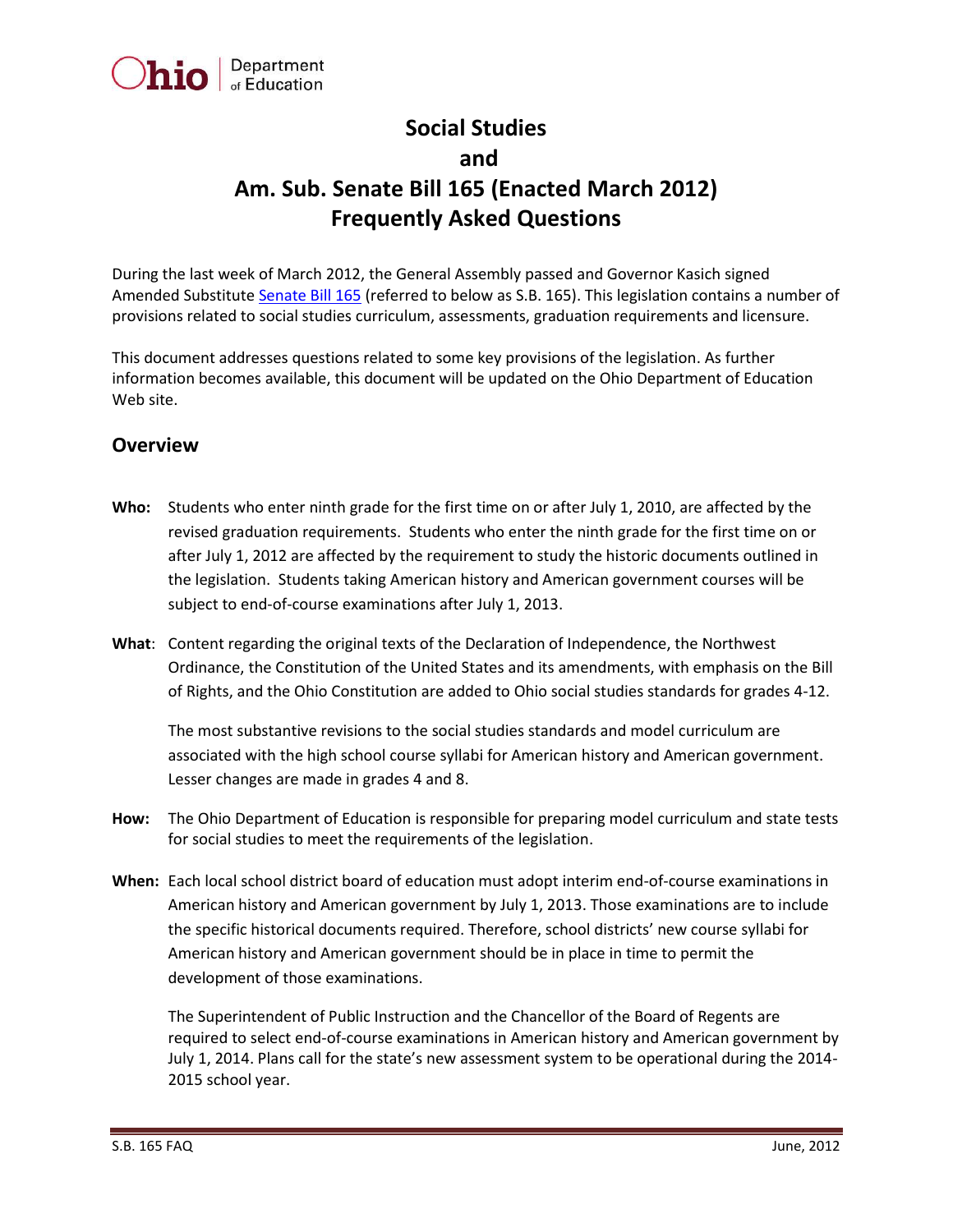

# **Social Studies Curriculum**

Q: What are the **key provisions**related to the social studies curriculum?

#### A: [ORC 3301.079\(A\)\(1\)\(b\)](http://codes.ohio.gov/orc/3301.079)

Not later than July 1, 2012, the state board shall incorporate into the social studies standards for grades four to twelve academic content regarding the original texts of the **Declaration of Independence, the Northwest Ordinance, the Constitution of the United States and its amendments, with emphasis on the Bill of Rights, and the Ohio Constitution, and their original context**. The state board shall revise the model curricula and achievement assessments as necessary to reflect the additional American history and American government content. The state board shall make available a list of suggested grade-appropriate supplemental readings that place the documents prescribed by this division in their historical context, which teachers may use as a resource to assist students in reading the documents within that context.

#### [ORC 3313.60\(](file:///C:/Users/donna.kagy/AppData/Local/Microsoft/Windows/Temporary%20Internet%20Files/Content.Outlook/40R84WYC/ORC%203313.60)D)

Except as provided in division (E) of this section, basic instruction **or demonstrated mastery** in geography, United States history, the government of the United States, the government of the state of Ohio, local government in Ohio, the Declaration of Independence, the United States Constitution, and the Constitution of the state of Ohio are required before pupils may participate in courses involving the study of social problems, economics, foreign affairs, United Nations, world government, socialism and communism.

#### [ORC 3313.603\(](http://codes.ohio.gov/orc/3313.603)M)

It is important that high school students learn and understand United States history and the governments of both the United States and the state of Ohio. Therefore, beginning with **students who enter ninth grade for the first time on or after July 1, 2012**, the study of American history and American government shall include the study of all of the following documents in their original context: the Declaration of Independence; the Northwest Ordinance; the Constitution of the United States with emphasis on the Bill of Rights; and the Ohio Constitution.

The study of American history and government will include the historical evidence of the role of documents such as the Federalist Papers and the Anti-Federalist Papers to firmly establish the historical background leading to the establishment of the provisions of the Constitution and Bill of Rights.

#### Q: **Which Ohio Constitution** will be taught?

A: Citizens of the Ohio territory wrote a constitution in 1802 to fulfill the requirements outlined by the Northwest Ordinance to become a state. In 1851, Ohioans held a constitutional convention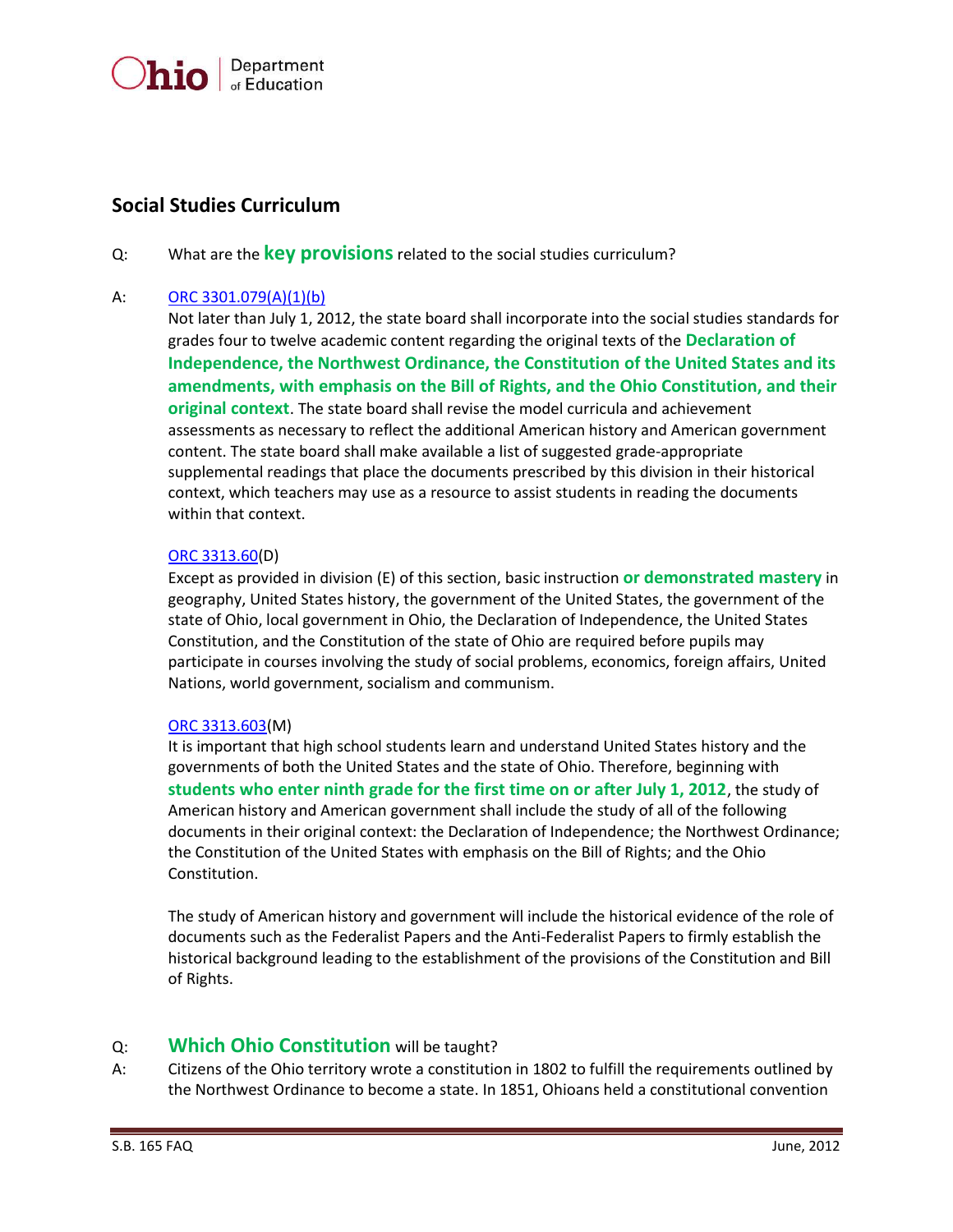# Department of Education

and adopted a new constitution which serves as the foundation of Ohio's government today. In 1912, there were significant revisions to Ohio's 1851 constitution but no new constitution was adopted. The **1851 constitution** will be examined in original text.

- Q: What should be the **length** of the American history and American government courses? Can these courses be year-long courses?
- A: The length of the American history and American government courses, beyond what is needed to provide the one-half unit of credit each, is **up to local districts**. As districts examine the social studies standards and compare the expectations for the two courses with current practices, they can make a judgment as to the appropriate length for each of the courses. The Ohio Department of Education does not have any recommendation regarding the length of any course.
- Q: When should districts have the **new syllabi** for the high school courses in place?
- A: Each local school district board of education must adopt **interim end-of-course examinations** in American history and American government by **July 1, 2013**. Those examinations are to comply with the legislation's mandates requiring instruction related to specific historical documents. With that requirement, school districts' new course syllabi for American history and American government should be in place in time to permit the development of those examinations.
- Q: Will high schools that currently offer American history and American government to juniors and seniors **have to move those courses**to the freshman and sophomore years in order to comply with the requirement to have such instruction before pupils may participate in courses involving the study of social problems, economics, etc.?
- A: "Basic instruction" in United States history and the government of the United States (among other subjects) is required before pupils may participate in courses involving a variety of topics such as social problems, the United Nations, etc. **This revision allows students to demonstrate mastery in the specified content in lieu of having to have basic instruction in those subjects.**

If the elementary and middle school social studies programs have addressed all of the topics requiring "basic instruction" under law, there should be no reason under the provisions of this law to change when the high school American history and American government courses are offered.

- Q: Where are the historic documents cited in the legislation in their original text?
- A: [Declaration of Independence](http://www.archives.gov/exhibits/charters/declaration.html) [Northwest Ordinance of 1787](http://www.ourdocuments.gov/doc.php?flash=true&doc=8) [U.S. Constitution](http://www.archives.gov/exhibits/charters/constitution.html) [Bill of Rights](http://www.archives.gov/exhibits/charters/bill_of_rights.html) [Ohio Constitution \(1851\)](http://www.ohiohistory.org/onlinedoc/ohgovernment/constitution/cnst1851.html) Ohio's Constitution (1851) [with all amendments](http://www.legislature.state.oh.us/constitution.cfm) through 2010
- Q: Where will the list of grade-appropriate supplemental readings be located?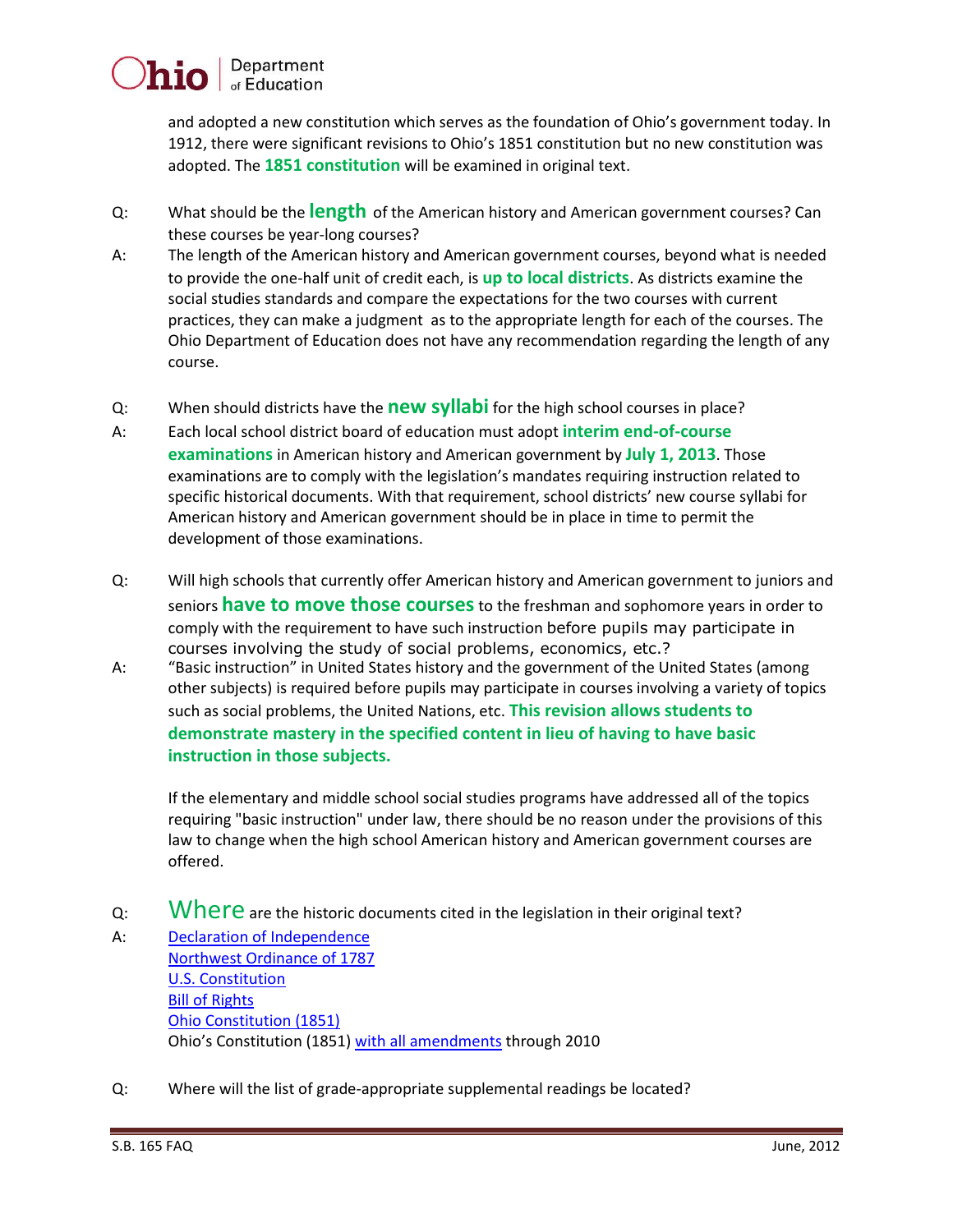

- A: The model curriculum will contain resources to help districts with supplemental readings to assist with instruction on the historic documents.
- Q: Will the Ohio Department of Education identify resources for grades 4 12 or just the elementary grades?
- A: The model curriculum will contain resources for any grade or course syllabi where changes have been made.

## **Social Studies Assessments**

- Q: What are the key provisions related to the social studies assessments?
- A: [ORC 3301.0712\(B\)\(3\)](http://codes.ohio.gov/orc/3301.0712)

**Not later than July 1, 2013, each school district board of education shall adopt interim end-of-course examinations** to assess mastery of American history and American government standards as detailed in state law. Each high school of the district shall use the interim examinations until the state superintendent and chancellor select end-of-course examinations in American history and American government, not later than July 1, 2014.

The end-of-course examinations in American history and American government shall require demonstration of mastery of the American history and American government content for social studies standards and the historic documents identified in the legislation.

At least 20 percent of the end-of-course examination in American government shall address the topics on American history and American government in Ohio Revised [Code.](http://codes.ohio.gov/orc/3313.603)

- Q: Will the entering freshman class in 2012 take the interim examinations?
- A: The revised course content provisions pertain to **students who enter the ninth grade for the first time on or after July 1, 2012.** Districts must adopt interim end-of-course examinations in American history and American government by July 1, 2013. After July 1, 2013, any student in any grade taking American history and American government would take interim examinations, since it is a local decision as to when students take these subjects.
- Q: What are the end-of-course examination requirements?
- A: Local interim end-of-course examinations must assess student knowledge of the historic documents cited in the legislation.
- Q: Are there particular grade levels at which the interim and state-selected end-of-course examinations must be given?
- A: **There are no particular grade levels at which these courses must be taught and the end-of-course examinations administered**. The end-of-course examinations are to be administered whenever students are completing the courses in American history and American government. This would be at the end of the school year for a year-long course, at the end of the semester for a semester-long course, and at the end of a trimester for a trimester-long course. These examinations will be administered to all students enrolled in the course, no matter what grade level(s) are represented among the enrolled students.